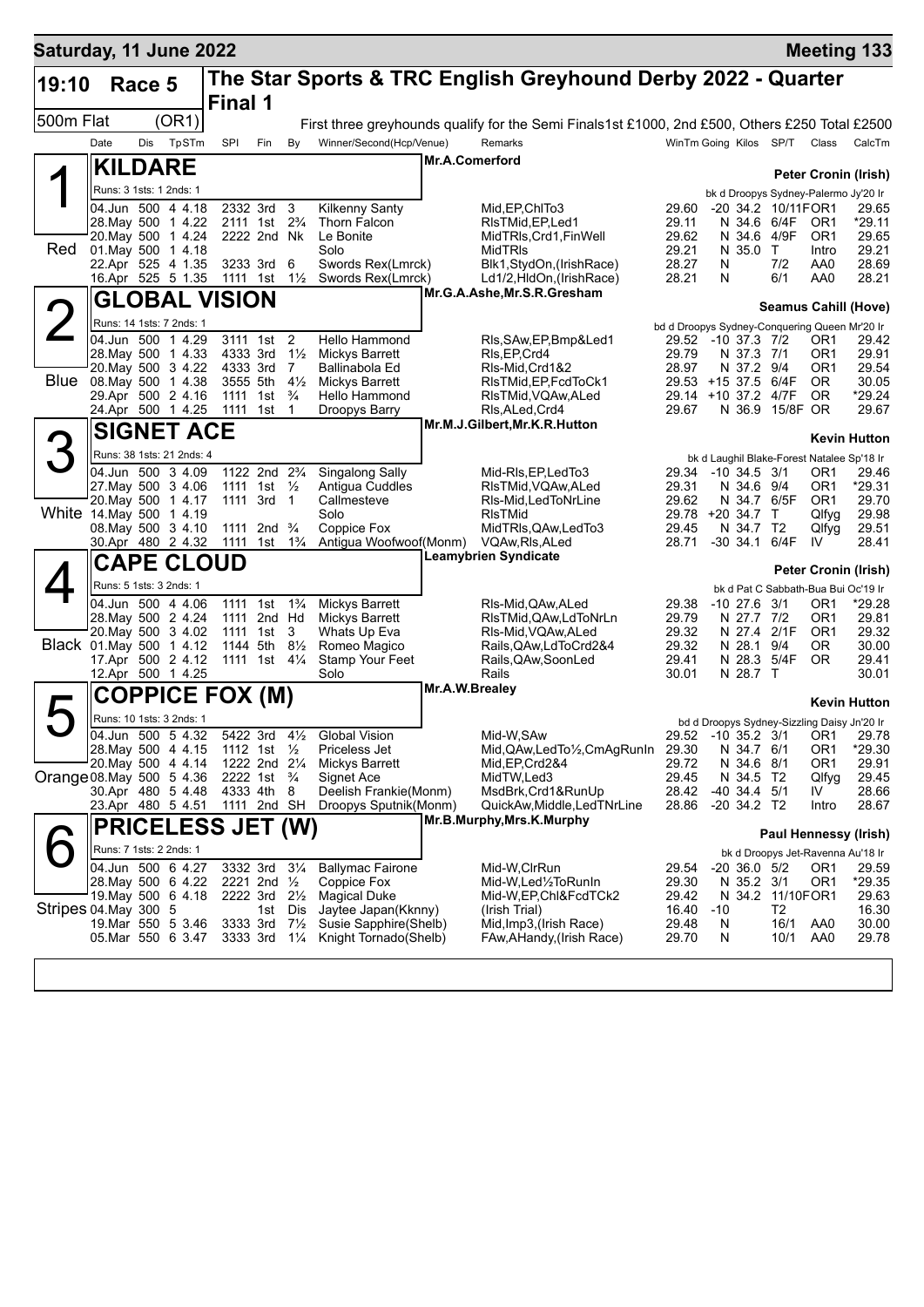| Saturday, 11 June 2022    |                                              |        |       |                          |                                         |                |                                                                     |                                                                       |                                                                                                |                                          |     |                                  |                    |                          | <b>Meeting 133</b>                                   |
|---------------------------|----------------------------------------------|--------|-------|--------------------------|-----------------------------------------|----------------|---------------------------------------------------------------------|-----------------------------------------------------------------------|------------------------------------------------------------------------------------------------|------------------------------------------|-----|----------------------------------|--------------------|--------------------------|------------------------------------------------------|
| 19:30                     |                                              | Race 6 |       | <b>Final 2</b>           |                                         |                |                                                                     |                                                                       | The Star Sports & TRC English Greyhound Derby 2022 - Quarter                                   |                                          |     |                                  |                    |                          |                                                      |
| 500m Flat                 |                                              |        | (OR1) |                          |                                         |                |                                                                     |                                                                       | First three greyhounds qualify for the Semi Finals1st £1000, 2nd £500, Others £250 Total £2500 |                                          |     |                                  |                    |                          |                                                      |
|                           | Date                                         | Dis    | TpSTm | SPI                      | Fin                                     | By             | Winner/Second(Hcp/Venue)                                            |                                                                       | Remarks                                                                                        | WinTm Going Kilos SP/T                   |     |                                  |                    | Class                    | CalcTm                                               |
|                           |                                              |        |       | <b>BALLYMAC FAIRONE</b>  |                                         |                |                                                                     | Mr.L.Dowling                                                          |                                                                                                |                                          |     |                                  |                    |                          |                                                      |
|                           |                                              |        |       |                          |                                         |                |                                                                     |                                                                       |                                                                                                |                                          |     |                                  |                    |                          | <b>Liam Dowling (Irish)</b>                          |
|                           | Runs: 9 1sts: 4 2nds: 3<br>04.Jun 500 1 4.18 |        |       |                          | 1111 1st 3                              |                | <b>Ballymac Belvult</b>                                             |                                                                       | Mid-RIs, EP, ALed                                                                              | 29.54                                    |     |                                  | -20 35.1 11/10FOR1 |                          | bk d Ballymac Matt-Ballymac Scala Jn'19 Ir<br>29.34  |
|                           | 28. May 500 2 4.27                           |        |       |                          | 2222 2nd 1/2                            |                | Singalong Sally                                                     |                                                                       | RIs, FcdTCk1, Always2nd                                                                        | 29.33                                    |     | N 35.1 2/1                       |                    | OR1                      | 29.38                                                |
| Red                       | 19 May 500 1 4.18<br>12. May 500 3 4.14      |        |       |                          | 2222 2nd 21/4                           |                | <b>Skywalker Barry</b>                                              |                                                                       | RIs-Mid, EP                                                                                    | 29.09                                    |     | N 35.5 2/1J                      |                    | OR <sub>1</sub><br>Intro | *29.27                                               |
|                           | 06. May 525 3 3.11                           |        |       |                          |                                         |                | Solo<br>Solo(Trlee)                                                 |                                                                       | MidToRIs<br>RIsTMid, (IrishTrial)                                                              | 29.24 +20 35.6 T<br>28.07                | +10 |                                  | т                  |                          | 29.44<br>28.17                                       |
|                           | 16.Apr 525 3 3.38                            |        |       |                          | 3333 3rd 1½                             |                | Coom Leo(Cork)                                                      |                                                                       | FAw, RanOn, (Irish Race)                                                                       | $28.80 + 10$                             |     |                                  | 7/4                | AA0                      | 29.01                                                |
|                           |                                              |        |       | <b>AUSSIE CAPTAIN</b>    |                                         |                |                                                                     |                                                                       | <b>Aussie Boys Syndicate</b>                                                                   |                                          |     |                                  |                    |                          | <b>Patrick Janssens</b>                              |
| $\overline{2}$            | Runs: 29 1sts: 14 2nds: 5                    |        |       |                          |                                         |                |                                                                     |                                                                       |                                                                                                |                                          |     |                                  |                    |                          | bk d Ballymac Matt-Madabout Hannah Nv'18 Ir          |
|                           | 04.Jun 500 1 4.15                            |        |       |                          | 1222 2nd 4 <sup>3</sup> / <sub>4</sub>  |                | Ballinabola Ed                                                      |                                                                       | RIs, EP, Led Early                                                                             | 29.12 -10 36.2 11/2                      |     |                                  |                    | OR <sub>1</sub>          | *29.41                                               |
|                           | 27 May 500 2 4.14<br>19. May 500 1 4.24      |        |       |                          | 1111 1st 1<br>1111 1st Hd               |                | Spinosaurus<br><b>Skywalker Forte</b>                               |                                                                       | RIsTMid, QAw, ALed<br>RIs-Mid, EP, Led1                                                        | 29.52<br>29.82                           |     | $-10$ 36.2 $5/2$ J<br>N 36.2 7/2 |                    | OR <sub>1</sub><br>OR1   | 29.42<br>29.82                                       |
| <b>Blue</b>               | 11.May 500 2 4.16                            |        |       |                          |                                         |                | Solo                                                                |                                                                       | RIsTMid, QAw                                                                                   | 29.71                                    |     | N 36.2 T                         |                    | Qlfyg                    | 29.71                                                |
|                           | 28.Apr 480 2 3.57<br>21.Apr 480 2 3.62       |        |       |                          | 6445 5th<br>2111 1st 11/2               | $6\frac{1}{2}$ | Signet Denver(PBarr)<br>Lautaro(PBarr)                              |                                                                       | SAw, RIsMid, EP, Bmp1<br>EP, RIsMid, Bmp&Ld1                                                   | 28.14<br>28.35                           |     | N 36.4 9/2<br>N 36.5 9/2         |                    | OR1<br>0R                | 28.65<br>28.35                                       |
|                           |                                              |        |       |                          |                                         |                |                                                                     |                                                                       | Mr.G.Meaney, Mrs.M.Meaney                                                                      |                                          |     |                                  |                    |                          |                                                      |
| 3                         |                                              |        |       | <b>HELLO HAMMOND</b>     |                                         |                |                                                                     |                                                                       |                                                                                                |                                          |     |                                  |                    |                          | Paul Hennessy (Irish)                                |
|                           | Runs: 6 1sts: 1 2nds: 3                      |        |       |                          |                                         |                |                                                                     |                                                                       |                                                                                                |                                          |     |                                  |                    |                          | bk d Jaytee Jet-Jaytee Pearl Au'18 Ir                |
|                           | 04.Jun 500 2 4.27<br>27. May 500 2 4.37      |        |       |                          | 4534 2nd 2<br>6522 1st                  | $\mathbf{1}$   | <b>Global Vision</b><br><b>Kilkenny Santy</b>                       |                                                                       | Mid, Crd1, FinWell<br>Mid-RIs, CrdStt, W3, LdNrLn                                              | 29.52<br>29.55                           |     | $-10, 34.9, 6/1$                 | $-10$ 35.2 $5/2$ J | OR <sub>1</sub><br>OR1   | 29.58<br>29.45                                       |
|                           | 19 May 500 3 4.16                            |        |       |                          | 1122 2nd 31/4                           |                | Spinosaurus                                                         |                                                                       | Mid, QAw, Led To 2, Crd4                                                                       | 29.42                                    |     | N 35.0 15/8                      |                    | OR <sub>1</sub>          | 29.68                                                |
| White 29.Apr 500 3 4.26   | 09.Apr 600 3 5.87                            |        |       |                          | 2222 2nd $\frac{3}{4}$<br>2222 2nd 21/2 |                | Global Vision<br>Fast Fit Paddy(Shelb)                              |                                                                       | MidTRIs, FinWell<br>Middle,(IrishRace)                                                         | $29.14 + 1035.2$<br>31.96                | N   |                                  | 11/4<br>9/2        | OR.<br>AAO               | *29.30<br>32.13                                      |
|                           | 02.Apr 600 4 5.86                            |        |       |                          | 1111 1st 3                              |                | Fast Fit Paddy(Shelb)                                               |                                                                       | QAw,ALed,(IrishRace)                                                                           | 32.04                                    | N   |                                  | 5/1                | AAO                      | 32.04                                                |
|                           |                                              |        |       | <b>DEELISH FRANKIE</b>   |                                         |                |                                                                     | Mr.E.J.Herbert, Mr.J.S.Porter, Mr.S.P.Vogt<br><b>Patrick Janssens</b> |                                                                                                |                                          |     |                                  |                    |                          |                                                      |
|                           | Runs: 14 1sts: 8 2nds: 4                     |        |       |                          |                                         |                |                                                                     |                                                                       |                                                                                                |                                          |     |                                  |                    |                          | be d Ballymac Bolger-Ballymac Belle Jy'20 Ir         |
|                           | 04.Jun 500 2 4.22                            |        |       |                          | 4443 2nd 11/2                           |                | <b>Kilkenny Santy</b>                                               |                                                                       | RIs-Mid, CIrRun                                                                                | 29.60                                    |     | $-20$ 35.7 $6/1$                 |                    | OR1                      | 29.52                                                |
|                           | 27. May 500 2 4.28<br>19. May 500 2 4.31     |        |       |                          | 4443 3rd<br>3311 1st 31/4               | $6\frac{1}{2}$ | Ballinabola Ed<br>Antigua Cuddles                                   |                                                                       | <b>RIsTMid</b><br>Rls-Mid, Led3                                                                | 29.07<br>29.53                           |     | $-10, 35.9, 5/1$                 | N 36.0 15/8F OR1   | OR1                      | *29.50<br>29.53                                      |
| Black 11. May 500 2 4.21  |                                              |        |       |                          |                                         |                | Solo                                                                |                                                                       | <b>RIsTMid</b>                                                                                 | 29.71                                    |     | N 36.3 T                         |                    | Qlfyg                    | 29.71                                                |
|                           | 30.Apr 480 1 4.41                            |        |       |                          | 3111 1st 6                              |                | Tiffield Trajan(Monm)                                               |                                                                       | EP, MidToRIs, SoonLed                                                                          | 28.42                                    |     |                                  | -40 35.7 8/11F IV  |                          | 28.02                                                |
|                           | 23.Apr 480 2 4.46                            |        |       |                          | 1111 1st 4                              |                | Fabulous Azurra(Monm)                                               | Mr.B.Murphy                                                           | MiddleToRIs, AlwaysLed                                                                         | 28.78                                    |     | $-20, 35.7, T2$                  |                    | Intro                    | 28.58                                                |
| $\blacktriangleright$     |                                              |        |       | <b>BALLINABOLA ED</b>    |                                         |                | (M)                                                                 |                                                                       |                                                                                                |                                          |     |                                  |                    |                          | <b>Pat Buckley (Irish)</b>                           |
|                           | Runs: 3 1sts: 3 2nds: 0                      |        |       |                          |                                         |                |                                                                     |                                                                       |                                                                                                |                                          |     |                                  |                    |                          | wbk d Confident Rankin-Dolls Lady Jn'20 Ir           |
|                           | 04.Jun 500 5 4.14<br>27. May 500 5 4.20      |        |       |                          | 2111 1st<br>1111 1st 21/ <sub>4</sub>   |                | 4 <sup>3</sup> / <sub>4</sub> Aussie Captain<br><b>Bockos Belly</b> |                                                                       | Mid.EP.LedRunUp<br>Mid, EP, Led 1, Won Well                                                    | 29.07                                    |     |                                  | -10 33.5 11/10FOR1 |                          | 29.12 -10 33.5 8/13F OR1 29.02<br>$*28.97$           |
|                           | 20. May 500 5 4.15                           |        |       |                          | 2111 1st 4 <sup>3</sup> / <sub>4</sub>  |                | <b>Cushie Concorde</b>                                              |                                                                       | Mid, EP, Led 1, Won Well                                                                       | 28.97                                    |     |                                  | N 33.7 11/8F OR1   |                          | 28.97                                                |
| Orange 10. May 500 3 4.20 | 22.Apr 525 5 1.33                            |        |       |                          | 2355 4th                                | $6\frac{1}{2}$ | Solo<br>Swords Rex(Lmrck)                                           |                                                                       | Middle<br>Blk1, RanOn, (Irish Race)                                                            | 29.42<br>28.27                           | N   | N 33.9                           | $\top$<br>5/2      | Intro<br>AA0             | 29.42<br>28.72                                       |
|                           | 16.Apr 525 6 1.40                            |        |       |                          | 2243 3rd 16                             |                | Droopys Edison(Lmrck)                                               |                                                                       | Blk3, RanOn, (Irish Race)                                                                      | 28.47                                    | N   |                                  | 2/1                | AA0                      | 29.59                                                |
|                           |                                              |        |       | <b>FAUGHAN REBEL (W)</b> |                                         |                |                                                                     |                                                                       | Mr.M.Gregori, Mrs.S.O'Sullivan, Mr.M.W.Warr                                                    |                                          |     |                                  |                    |                          |                                                      |
|                           | Runs: 40 1sts: 12 2nds: 10                   |        |       |                          |                                         |                |                                                                     |                                                                       |                                                                                                |                                          |     |                                  |                    |                          | <b>Richard Yeates (Hove)</b>                         |
|                           | 04.Jun 500 6 4.35                            |        |       |                          | 6434 3rd                                | $1\frac{1}{4}$ | Signet Goofy                                                        |                                                                       | Wide,RanOn                                                                                     | 29.55                                    |     | -20 33.6 4/1                     |                    | OR1                      | bk d Skywalker Puma-Orange Theresa Nv'17 Ir<br>29.45 |
|                           | 27. May 500 6 4.38                           |        |       |                          | 5333 2nd SH                             |                | Derrinasafa Boss                                                    |                                                                       | Mid-W,FinWell                                                                                  | 29.85                                    |     | $-2033.83/1$                     |                    | OR <sub>1</sub>          | 29.66                                                |
| Stripes 08 May 500 6 4.31 | 21. May 500 6 4.22                           |        |       |                          | 4221 1st 31/2<br>6532 1st               | 3              | <b>Burnchurch Mick</b><br>Knight Tornado                            |                                                                       | Wide,Led4<br>Wide, Crd2, Led Run In                                                            | 29.22 +10 33.0 7/4<br>29.24 +15 33.4 4/1 |     |                                  |                    | OR <sub>1</sub><br>0R    | *29.32<br>29.39                                      |
|                           | 01.May 500 6 4.30                            |        |       |                          | 4443 3rd                                | $\frac{3}{4}$  | Romeo On Fire                                                       |                                                                       | Wide,BBmp1,Crd4,RanOn                                                                          | 29.42                                    |     |                                  | N 33.6 11/8F OR    |                          | 29.49                                                |
|                           | 24.Apr 500 6 4.37                            |        |       |                          | 6653 1st 21/4                           |                | Knocknaseed Gem                                                     |                                                                       | W,SAw,LdRnIn                                                                                   | 29.45                                    |     |                                  | N 33.9 7/4F        | OR.                      | 29.45                                                |
|                           |                                              |        |       |                          |                                         |                |                                                                     |                                                                       |                                                                                                |                                          |     |                                  |                    |                          |                                                      |
|                           |                                              |        |       |                          |                                         |                |                                                                     |                                                                       |                                                                                                |                                          |     |                                  |                    |                          |                                                      |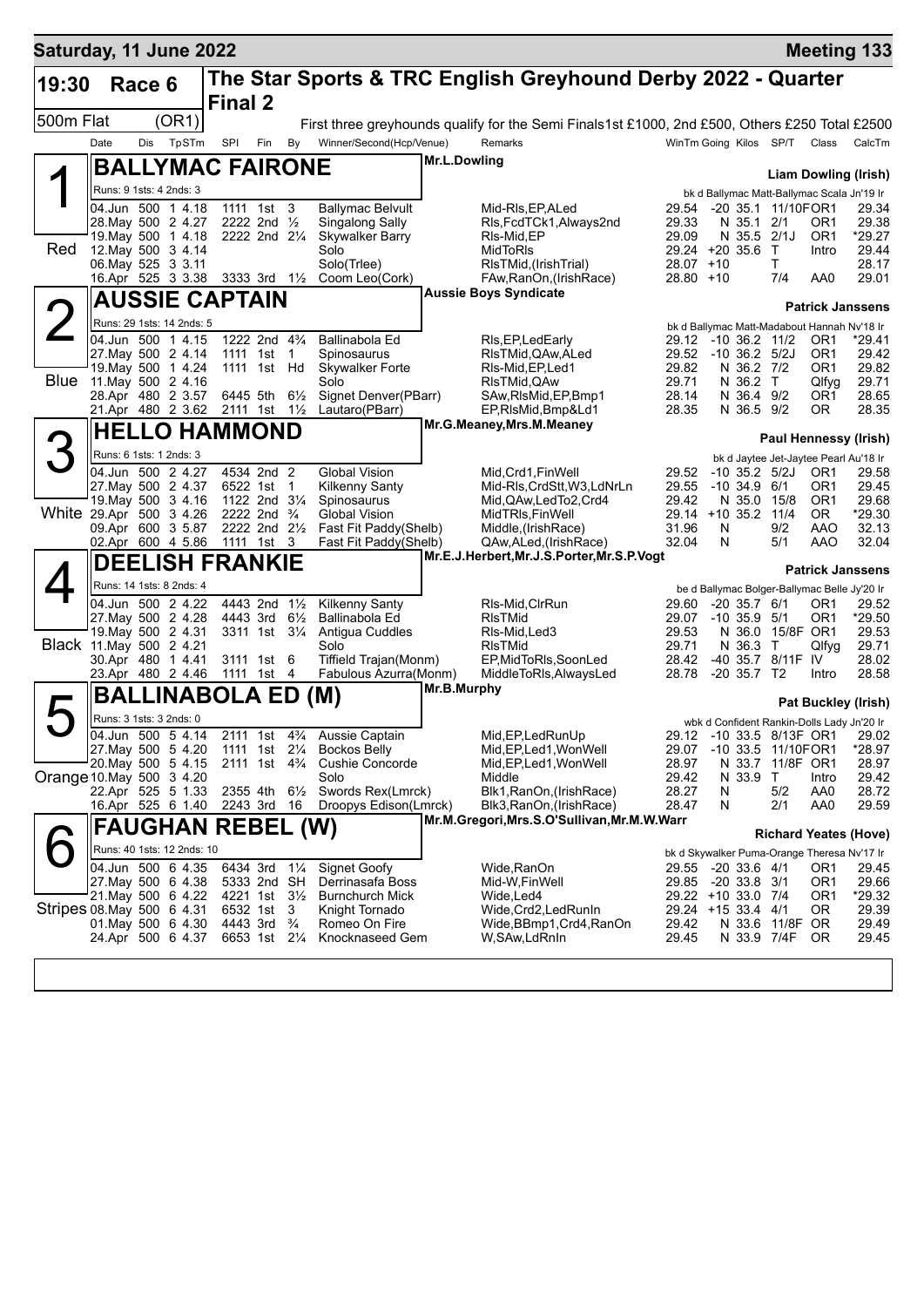| Saturday, 11 June 2022     |                                          |        |                           |                        |                                            |                                  |                                                               |                                           |                                                                                                |                                           |              |                          |                    | <b>Meeting 133</b>                                           |                                        |
|----------------------------|------------------------------------------|--------|---------------------------|------------------------|--------------------------------------------|----------------------------------|---------------------------------------------------------------|-------------------------------------------|------------------------------------------------------------------------------------------------|-------------------------------------------|--------------|--------------------------|--------------------|--------------------------------------------------------------|----------------------------------------|
| 19:48                      |                                          | Race 7 |                           |                        |                                            |                                  |                                                               |                                           | The Star Sports & TRC English Greyhound Derby 2022 - Quarter                                   |                                           |              |                          |                    |                                                              |                                        |
|                            |                                          |        |                           | <b>Final 3</b>         |                                            |                                  |                                                               |                                           |                                                                                                |                                           |              |                          |                    |                                                              |                                        |
| 500m Flat                  |                                          |        | (OR1)                     |                        |                                            |                                  |                                                               |                                           | First three greyhounds qualify for the Semi Finals1st £1000, 2nd £500, Others £250 Total £2500 |                                           |              |                          |                    |                                                              |                                        |
|                            | Date                                     | Dis    | TpSTm                     | SPI                    | Fin                                        | By                               | Winner/Second(Hcp/Venue)                                      |                                           | Remarks                                                                                        | WinTm Going Kilos SP/T                    |              |                          |                    | Class                                                        | CalcTm                                 |
|                            |                                          |        |                           | <b>BOBSLEIGH DREAM</b> |                                            |                                  |                                                               | Mr.W.J.Murphy                             |                                                                                                |                                           |              |                          |                    | <b>Pat Buckley (Irish)</b>                                   |                                        |
|                            | Runs: 3 1sts: 1 2nds: 1                  |        |                           |                        |                                            |                                  |                                                               |                                           |                                                                                                |                                           |              |                          |                    | bk b Droopys Sydney-Bobsleigh Jet Fb'20 Ir                   |                                        |
|                            | 04.Jun 500 3 4.21                        |        |                           |                        | 3333 3rd                                   | $6\frac{1}{2}$                   | Ballinabola Ed                                                |                                           | Mid-RIs, CIrRun                                                                                | 29.12                                     | -10 30.5 7/1 |                          |                    | OR1                                                          | 29.54                                  |
|                            | 28. May 500 4 4.36<br>20. May 500 1 4.15 |        |                           |                        | 2222 2nd 41/2<br>1111 1st 21/ <sub>2</sub> |                                  | Romeo On Tilt<br>Swift Woof                                   |                                           | RIs-Mid.EP<br>RIs-Mid, EP, Led1                                                                | 29.22<br>29.20 +10 30.9                   |              | N 29.9 3/1               | 6/5F               | OR1<br>OR <sub>1</sub>                                       | 29.58<br>*29.30                        |
| Red                        | 10. May 500 3 4.25                       |        |                           |                        |                                            |                                  | Solo                                                          |                                           | <b>RIsTMid</b>                                                                                 | 29.50                                     |              | N 31.1                   | T.                 | Intro                                                        | 29.50                                  |
|                            | 15.Apr 525 3 3.17                        |        |                           |                        | 3244 2nd 7                                 |                                  | Ballymac Merlin(Trlee)                                        |                                           | Led2, Blk, (Irish Race)                                                                        | $28.45 + 20$                              |              |                          | 7/4                | AA0/0                                                        | 29.14                                  |
|                            | 02.Apr 525 2 3.34                        |        |                           |                        | 5532 1st 1/2                               |                                  | Farranrory Megan(Wtrfd)                                       |                                           | CrdRnUp, StrFin, (IrishRace)<br><b>Keylight Hire Ltd</b>                                       | 28.68 +10                                 |              |                          | 4/11               | AA0                                                          | 28.78                                  |
|                            |                                          |        | <b>MAKE NOISE</b>         |                        |                                            |                                  |                                                               |                                           |                                                                                                |                                           |              |                          |                    | Seamus Cahill (Hove)                                         |                                        |
|                            |                                          |        | Runs: 11 1sts: 3 2nds: 2  |                        |                                            |                                  |                                                               |                                           |                                                                                                |                                           |              |                          |                    | bk d Confident Rankin-Tibet Ja'20 Ir                         |                                        |
|                            | 04.Jun 500 1 4.17<br>28. May 500 4 4.30  |        |                           |                        | 2333 3rd<br>2223 3rd                       | $3\frac{1}{2}$<br>$1\frac{3}{4}$ | Cape Cloud<br>Makeit For Waz                                  |                                           | Mid, EP, Moved Off1<br>Mid-RIs, EP                                                             | 29.38<br>29.64                            |              | N 36.0 3/1               | $-10, 35.9, 10/1$  | OR1<br>OR1                                                   | *29.56<br>29.78                        |
|                            | 19. May 500 3 4.24                       |        |                           |                        | 3333 2nd $\frac{1}{2}$                     |                                  | Innfield Trojan                                               |                                           | Mid-RIs, FinWell                                                                               | 29.91                                     |              | N 36.3 7/2               |                    | OR1                                                          | 29.95                                  |
| Blue                       | 12.May 285 3<br>07. May 285 3            |        |                           |                        |                                            |                                  | Solo(Hove)<br>Solo(Hove)                                      |                                           | Middle<br>MiddleToRails                                                                        | 16.41<br>16.41                            |              | $-5, 35.9$<br>$-535.9$ T | $\top$             |                                                              | 16.36<br>16.36                         |
|                            | 09.Apr 515 3 4.44 2223 4th 31/2          |        |                           |                        |                                            |                                  | Faughan Rebel(Hove)                                           |                                           | Crowded1&2&3                                                                                   | 30.72                                     |              | $-10, 36.1, 5/2$         |                    | 0R                                                           | 30.90                                  |
|                            |                                          |        |                           | <b>SIGNET DENVER</b>   |                                            |                                  |                                                               | Mr.A.W.Brealey                            |                                                                                                |                                           |              |                          |                    |                                                              |                                        |
|                            |                                          |        | Runs: 25 1sts: 11 2nds: 5 |                        |                                            |                                  |                                                               |                                           |                                                                                                |                                           |              |                          |                    |                                                              | <b>Kevin Hutton</b>                    |
|                            | 04.Jun 500 2 4.16                        |        |                           |                        | 2111 3rd                                   | Hd                               | Savana Beau                                                   |                                           | RIs-Mid, EP, Bmp& Led 2TNrLn                                                                   | 29.55                                     |              |                          | $-10$ 37.1 $13/8$  | bd d Magical Bale-Forest Natalee Ja'20 Br<br>OR <sub>1</sub> | 29.47                                  |
|                            | 27 May 500 1 4.19                        |        |                           |                        | 1111 1st                                   | $4\frac{1}{2}$                   | <b>Ballymac Belvult</b>                                       |                                           | Mid-RIs, QAw, ALed                                                                             | 29.47                                     |              |                          | -20 37.0 11/10FOR1 |                                                              | 29.27                                  |
| White 08.May 500 3 4.15    | 20. May 500 3 4.10                       |        |                           |                        | 2211 1st<br>1111 1st                       | Hd                               | Coolavanny Calvn                                              |                                           | Mid-RIs, EP, Led 3                                                                             | 29.50<br>29.24                            |              | N 36.8                   | 11/8F OR1          |                                                              | 29.50                                  |
|                            | 28.Apr 480 1 3.49                        |        |                           |                        | 2211 1st                                   | 6<br>$1\frac{3}{4}$              | <b>Coppice Brewer</b><br>Chelms Yes(PBarr)                    |                                           | RIsTMid, QAw, ALed<br>EP, RIsMid, Crd1, Led <sup>1</sup> / <sub>2</sub>                        | 28.14                                     |              | N 37.0 T2                | N 37.1 11/4        | Qlfyg<br>OR <sub>1</sub>                                     | *29.24<br>28.14                        |
|                            | 21.Apr 480 2 3.56                        |        |                           |                        | 4332 1st                                   | $\mathbf 1$                      | Chelms Yes(PBarr)                                             |                                           | EP, RIsMid, Crd1&1/4, FinWell                                                                  | 28.31                                     |              | N 36.8 5/2               |                    | 0R                                                           | 28.31                                  |
|                            |                                          |        |                           | <b>ROMEO MAGICO</b>    |                                            |                                  |                                                               | Mr.D.P.Firmager<br>Graham Holland (Irish) |                                                                                                |                                           |              |                          |                    |                                                              |                                        |
|                            | Runs: 6 1sts: 2 2nds: 2                  |        |                           |                        |                                            |                                  |                                                               |                                           |                                                                                                |                                           |              |                          |                    | bkw d Magical Bale-Fabulous Artist Au'19 Br                  |                                        |
|                            | 04.Jun 500 3 4.27                        |        |                           |                        | 5343 2nd 1/2                               |                                  | <b>Signet Goofy</b>                                           |                                           | Mid-Ris, Crd1&4                                                                                | 29.55                                     |              | $-20\,37.1$              | 6/4F               | OR <sub>1</sub>                                              | 29.40                                  |
|                            | 28. May 500 1 4.26<br>21. May 500 2 4.21 |        |                           |                        | 1111 1st<br>4433 3rd                       | 4<br>$5\frac{3}{4}$              | Lautaro<br>Daring Deise                                       |                                           | MidTRIs, Crd&Led1<br>RIs-Mid, Bmp1&2                                                           | 29.29<br>29.37                            |              | N 37.1<br>N 36.8         | 11/4<br>7/4F       | OR <sub>1</sub><br>OR <sub>1</sub>                           | *29.29<br>29.84                        |
| Black 01. May 500 4 4.16   |                                          |        |                           |                        | 2211 1st                                   | Hd                               | Thorn Falcon                                                  |                                           | Middle, EP, Crd&Ld2                                                                            | 29.32                                     |              | N 36.8 3/1               |                    | OR.                                                          | 29.32                                  |
|                            | 23.Apr 525 6 2.15                        |        |                           | 5555 4th               |                                            |                                  | 121/2 Ballymac Whispa(Shelb)                                  |                                           | Blk1                                                                                           | 28.50                                     | N            |                          | 4/1                | AAO                                                          | 29.37                                  |
|                            | 19. Mar 550 3 3.63                       |        |                           |                        | 2226 6th                                   |                                  | 131⁄4 Susie Sapphire(Shelb)                                   | <b>Groovy Gang</b>                        | Chl3/4, Imp3                                                                                   | 29.48                                     | N            |                          | 9/2                | AAO                                                          | 30.41                                  |
|                            |                                          |        |                           |                        |                                            |                                  | <b>DERRINASAFA BOSS (M)</b>                                   |                                           |                                                                                                |                                           |              |                          |                    | Seamus Cahill (Hove)                                         |                                        |
|                            |                                          |        | Runs: 35 1sts: 12 2nds: 6 |                        |                                            |                                  |                                                               |                                           |                                                                                                |                                           |              |                          |                    | bk d Droopys Jet-Derrinasafa Spot De'19 Ir                   |                                        |
|                            | 04.Jun 500 5 4.18<br>27. May 500 5 4.30  |        |                           |                        | 3333 3rd 5<br>1111 1st SH                  |                                  | <b>Singalong Sally</b><br>Faughan Rebel                       |                                           | Mid, CIrRun<br>Mid, EP, Crd&Led1                                                               | 29.85 -20 32.4 9/1                        |              |                          |                    | OR1                                                          | 29.34 -10 32.7 16/1 OR1 29.65<br>29.65 |
|                            | 21 May 500 5 4.13                        |        |                           |                        | 2223 3rd 3 <sup>3</sup> / <sub>4</sub>     |                                  | <b>Barefoot Supremo</b>                                       |                                           | Middle,EP                                                                                      | 29.06 +10 32.3 16/1                       |              |                          |                    | OR <sub>1</sub>                                              | 29.47                                  |
| Orange 08. May 500 5 4.29  |                                          |        |                           |                        | 2222 2nd 1 <sup>1</sup> / <sub>2</sub>     |                                  | <b>Dreamers United</b>                                        |                                           | Mid, A2nd                                                                                      | 29.18 +15 32.6 10/1                       |              |                          |                    | 0R                                                           | *29.46                                 |
|                            | 29.Apr 500 6 4.28<br>23.Apr 500 3 3.64   |        |                           |                        | 3332 2nd 4<br>5433 3rd 2                   |                                  | Unlikely Rocket<br>Lasair Breno(Hove)                         |                                           | Mid,Crd1&3,FinWell<br>Middle, Crowded 1                                                        | 29.85 +10 32.3 9/2<br>29.24 +10 32.8 11/2 |              |                          |                    | ΟR<br>A1                                                     | 30.27<br>29.50                         |
|                            |                                          |        | LAUTARO                   | (M)                    |                                            |                                  |                                                               |                                           | Mr.E.J.Herbert, Mr.P.Janssens, Mr.J.S.Porter                                                   |                                           |              |                          |                    |                                                              |                                        |
|                            |                                          |        |                           |                        |                                            |                                  |                                                               |                                           |                                                                                                |                                           |              |                          |                    | <b>Patrick Janssens</b>                                      |                                        |
|                            | 04.Jun 500 6 4.29                        |        | Runs: 15 1sts: 5 2nds: 6  |                        | 4422 2nd SH                                |                                  | Savana Beau                                                   |                                           | Mid, ChINrLine                                                                                 | 29.55                                     |              |                          | -10 36.9 4/5F      | bdw d Droopys Sydney-Boom Time Fb'20 Ir<br>OR1               |                                        |
|                            | 28. May 500 5 4.23                       |        |                           |                        | 4332 2nd 4                                 |                                  | Romeo Magico                                                  |                                           | Mid, EP, Crd1, Fin Well                                                                        | 29.29                                     |              |                          | N 37.1 6/5F        | OR <sub>1</sub>                                              | 29.46<br>29.62                         |
|                            | 19. May 500 4 4.07                       |        |                           |                        | 1111 1st $5\frac{1}{2}$                    |                                  | <b>Ballymore Border</b>                                       |                                           | Mid, VQAw, ALed, (TkRec)                                                                       | 28.84                                     |              |                          | N 37.4 2/5F        | OR <sub>1</sub>                                              | *28.84                                 |
| Stripes 11. May 500 3 4.18 | 28.Apr 480 5 3.55                        |        |                           |                        | 4553 3rd 2                                 |                                  | Solo<br>Signet Denver(PBarr)                                  |                                           | MidTRIs<br>Mid, Bmp1, RanOnWell                                                                | 29.23<br>28.14                            |              | N 37.2 T                 | N 37.0 9/4F        | Qlfyg<br>OR <sub>1</sub>                                     | 29.23<br>28.30                         |
|                            | 21.Apr 480 4 3.59                        |        |                           |                        |                                            |                                  | 1332 2nd 1 <sup>1</sup> / <sub>2</sub> Aussie Captain (PBarr) |                                           | EP, Mid, Bmp1, RanOn                                                                           | 28.35                                     |              |                          | N 36.6 8/13F OR    |                                                              | 28.47                                  |
|                            |                                          |        |                           |                        |                                            |                                  |                                                               |                                           |                                                                                                |                                           |              |                          |                    |                                                              |                                        |
|                            |                                          |        |                           |                        |                                            |                                  |                                                               |                                           |                                                                                                |                                           |              |                          |                    |                                                              |                                        |